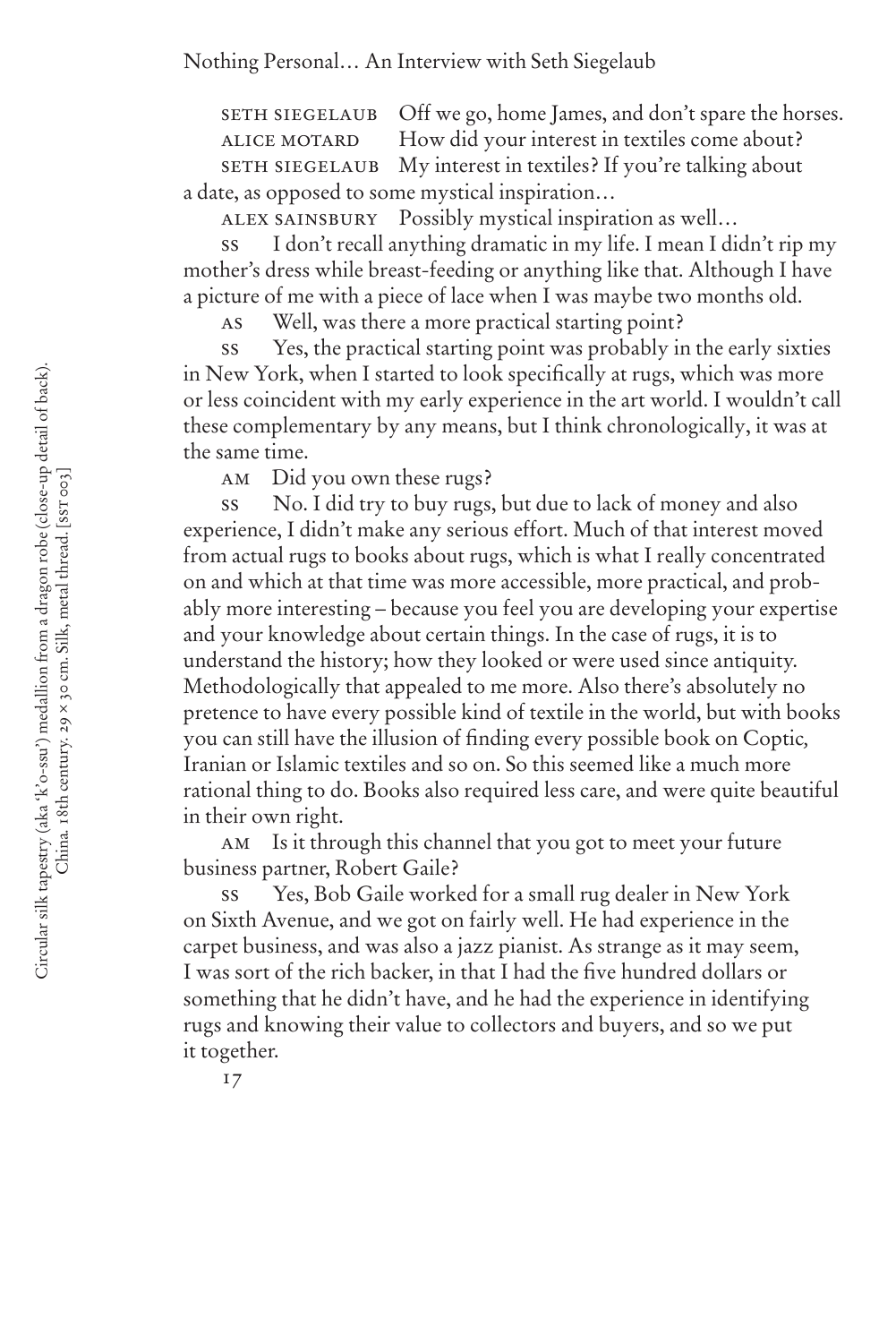AM So when you started your art gallery in 1964<sup>1</sup>, was Robert Gaile part of it?

ss Not directly. He was only part of the rug-dealing attempt, a part of which was shown at the gallery.

am In the first chapter of his book *Conceptual Art and the Politics of Publicity* Alexander Alberro describes how your gallery dealt not only in fine art but also in oriental rugs, which would have been through this partnership with Robert Gaile. He speaks about the rugs being sometimes incorporated into shows. He writes: 'This coupling provided the dealer an appropriate setting to project the image of the art collector as a highly cultured individual surrounded by refined objects'. Was that what you had in mind?

ss Not exactly. He gives me too much credit for thinking 'strategically' about collecting which was not the case; it was more like a possible combination.

am So the rugs and the art were well exhibited together?

ss Yes, they were definitely shown at the same time. Probably because at the beginning I didn't do any one-person shows, just group shows. So I was just looking at artists, consigning works, putting them on the walls, and trying to be an art dealer, whatever that meant to me when I was 23 years old.

as But you'd regard that coupling as a coincidence?

ss Well, not a coincidence in the sense that we definitely showed oriental rugs at the same time as we were running an art gallery. If I recall, the rugs were put on moveable panels and there may have been three or four rugs up there at a time. Unfortunately I do not have any photographic record. There was even a sign on the door that said 'Seth Siegelaub Contemporary Art' as well as 'Oriental Rugs', in a scroll-like hand. It is now in my archives, which I gave to The Museum of Modern Art in New York. It was our intention to do both at the same time, but after a few months, I stopped doing the Oriental rugs. It probably didn't look right, and it was a focus that didn't help. We also weren't making any money either so it stopped.

am Did you continue buying books on rugs even when the business stopped?

ss A little bit, yes, I did. But at that time there was hardly any activity in the gallery. It was one of the most boring things I have ever done, in the sense of lack of contact with people coupled with an uncertainty about what I was doing. I probably did continue to buy books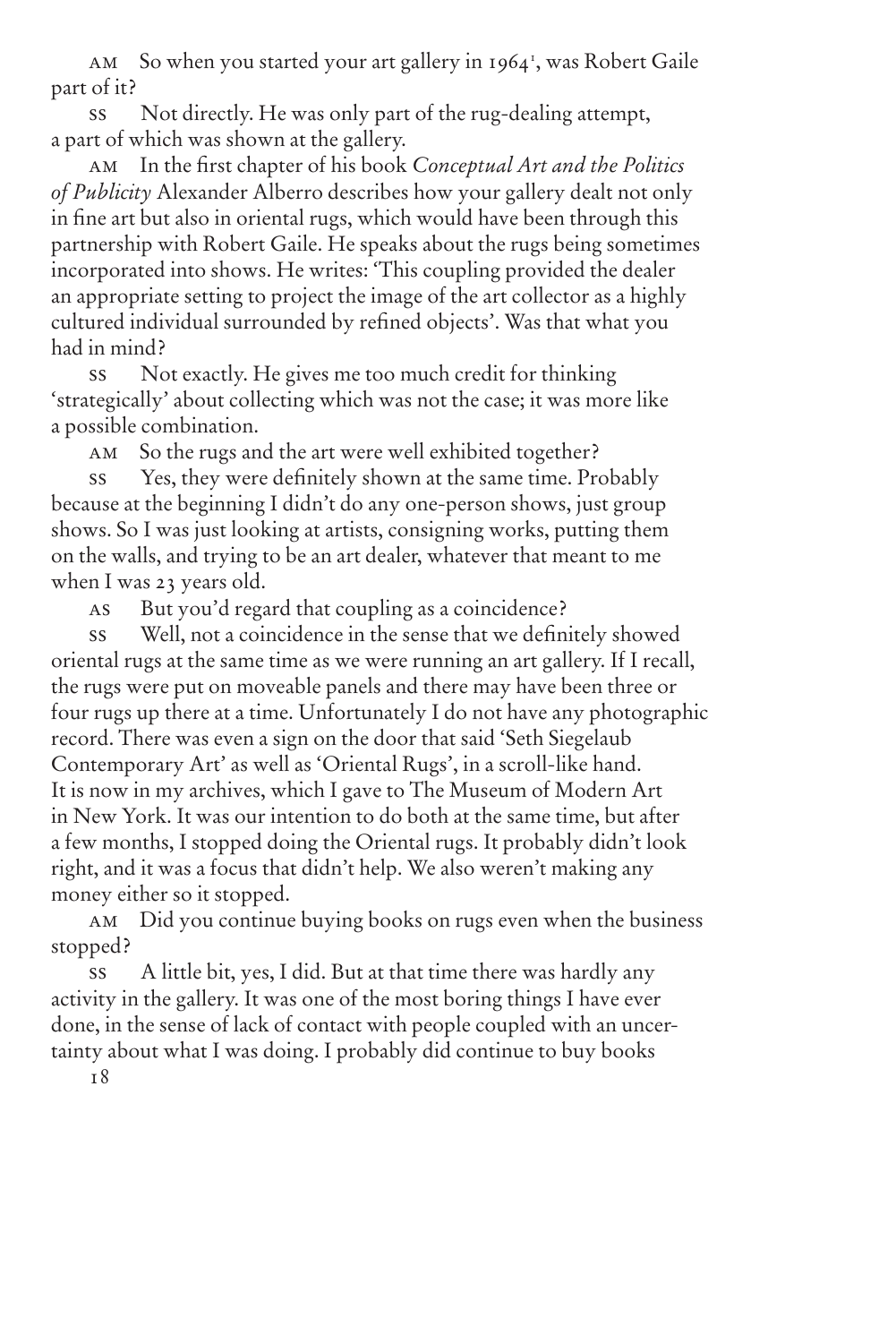but not many more, and at some point I stopped and loaned these books to Asia House Gallery<sup>2</sup>.

As In the following years, after you closed the gallery<sup>3</sup>, you became a pioneer of an art that was of the least material kind.

ss Yes.

as And then you moved into the examination of textiles, which by their very nature are material.

ss When you say 'moved into', do you mean fifteen years later? There was a period in between4, which I wouldn't exactly call a 'transitional period' because it had a life and character of its own. It introduced me to the theory and practice of bibliographic work, and more generally to political culture. The art world is of course less directly affected by political or ideological struggles or questions. I think my interest in textile history coming out of this experience in political research seems perfectly logical. Yes, if I evolved directly from Joseph Kosuth, Lawrence Weiner or Carl Andre into textiles that would be a far-fetched and dramatic jump. Of course you can change girlfriends or boyfriends from one day to the next, so it's not impossible, but it doesn't have the same logic that it has, to my mind, coming out of political research.

am Actually, that was exactly the question I was about to ask. Was it via politics that you got back into textiles?

ss Yes, it was definitely a factor. Although I'm constantly trying to figure out textile collecting, being about as bourgeois and 'apolitical' as you can imagine. You can come up with ideas about saving culture, and the sorts of things rich collectors and even poor collectors talk about: preserving, conserving, analysing culture. But essentially it involves people who have enough money to live and eat well, and are having a good time and enjoying themselves, maybe in a very sophisticated way. So I've always had a hard time understanding textile collecting. I can justify and understand doing bibliographic research on the history of textiles, which is a social and cultural and eventually political practice, but I've never been able to fit this logic into textile buying. I can buy the things that please me or that I can afford, but it's not like I have some pretext of saving the world. So I've never been able to find a justification – progressive political justification – for collecting textiles. It 'would be a stretch', as we say in English, to suggest that it has some meaning for humanity, not to mention political or class struggle. Maybe I'll come up with a story, but my recollection is that I had no such inclination at that time. Even today, when I continue to put so much more emphasis on book collecting than textile collecting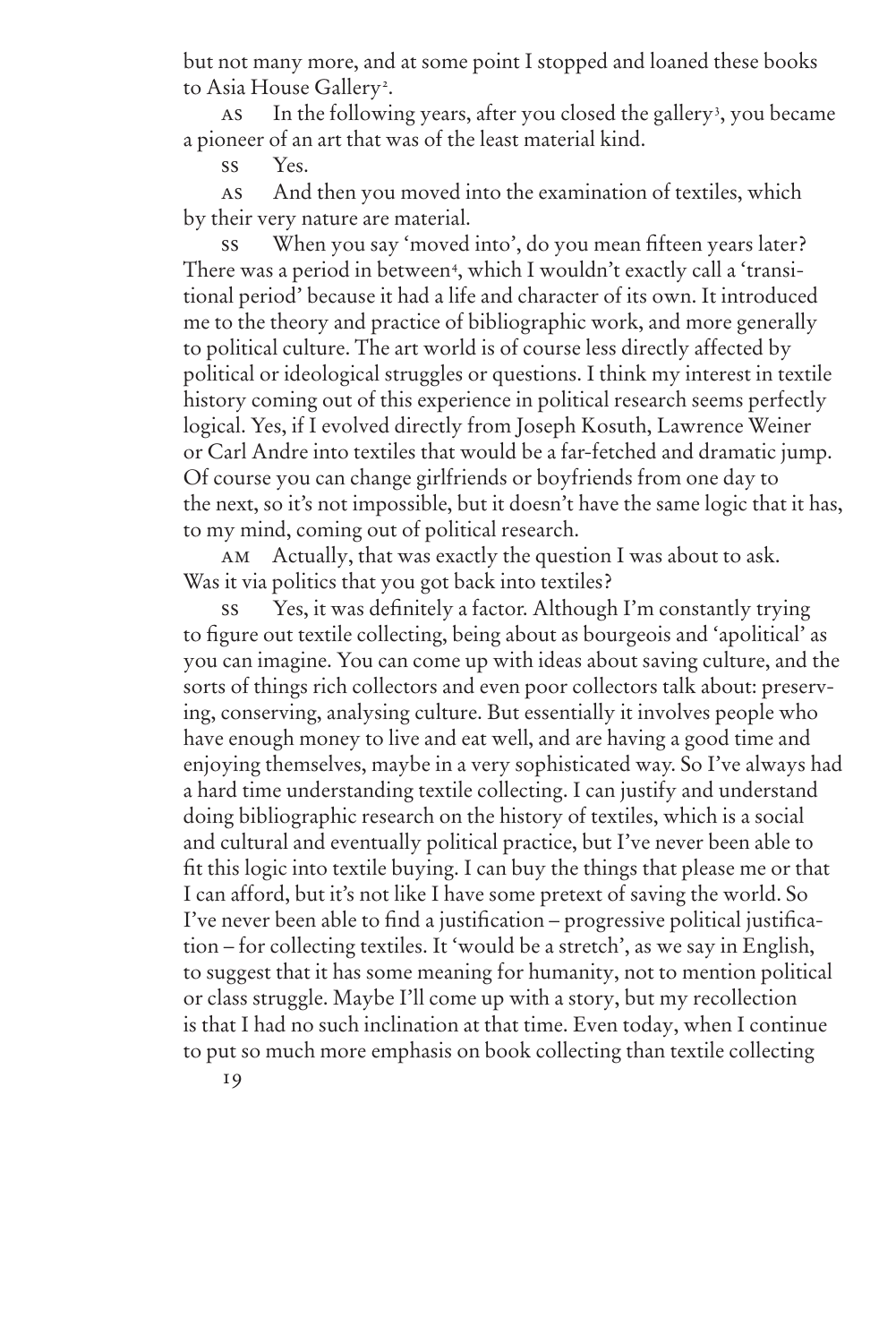I have a very clear intention to work and develop a library. It is not only just possessing books in a materialistic or selfish way but it's also about making a bibliography, which is a social activity, providing access to this material via our internet database and presenting an understanding about textiles in economics or social life or amongst the different classes, and all sorts of other things. So I have a more or less clear political, social vision in collecting books and working with books on textiles. But on textiles themselves I have no such vision. Maybe one day I will understand this better.

am But that's all about disseminating knowledge in a way?

ss Yes, it is. But that could mean anything too. I'm sure the worst collector or art dealer thinks he or she is doing that. You're talking about collecting?

am I'm talking about this strategy that you have, the same that you have adopted for politics as well as for textiles, which consists of mapping a subject through its bibliography.

Yes, but it doesn't relate to collecting textiles. I mean, I really don't think I have the experience or the knowledge in that area to say that I'm doing any important, critical analytical research. I can't see myself having that level of knowledge. Whereas for books, I know *a lot* about textile books, probably more than anybody. But I have no such pretension about my knowledge of textiles as physical objects.

am But when you publish a bibliography on textiles and when you make it available online, that's all about sharing?

Yes, it's also about sharing too, but you could say that about any rich person; 'aren't rich people nice?'

am In the eighties were you collecting books about textiles and textiles at the same time?

ss In the early, mid-eighties when I re-started, I thought collecting textiles complemented the collecting of books about textiles. But I had no intention of collecting textiles comprehensively. The emphasis was on books, and I might say continues to be on books because I'm still fascinated by that history. I mean, I'm really into books; textiles were a subsidiary interest to the textile history.

as Could this be somehow compared to your approach to book production when you were active in the art world, i.e. how you found a way to make the book (which is normally the secondary information about an artwork), the primary information, or even the artwork itself? I wonder in what way this strategy relates to your collecting books about textiles, which is also a larger project than your textile collecting?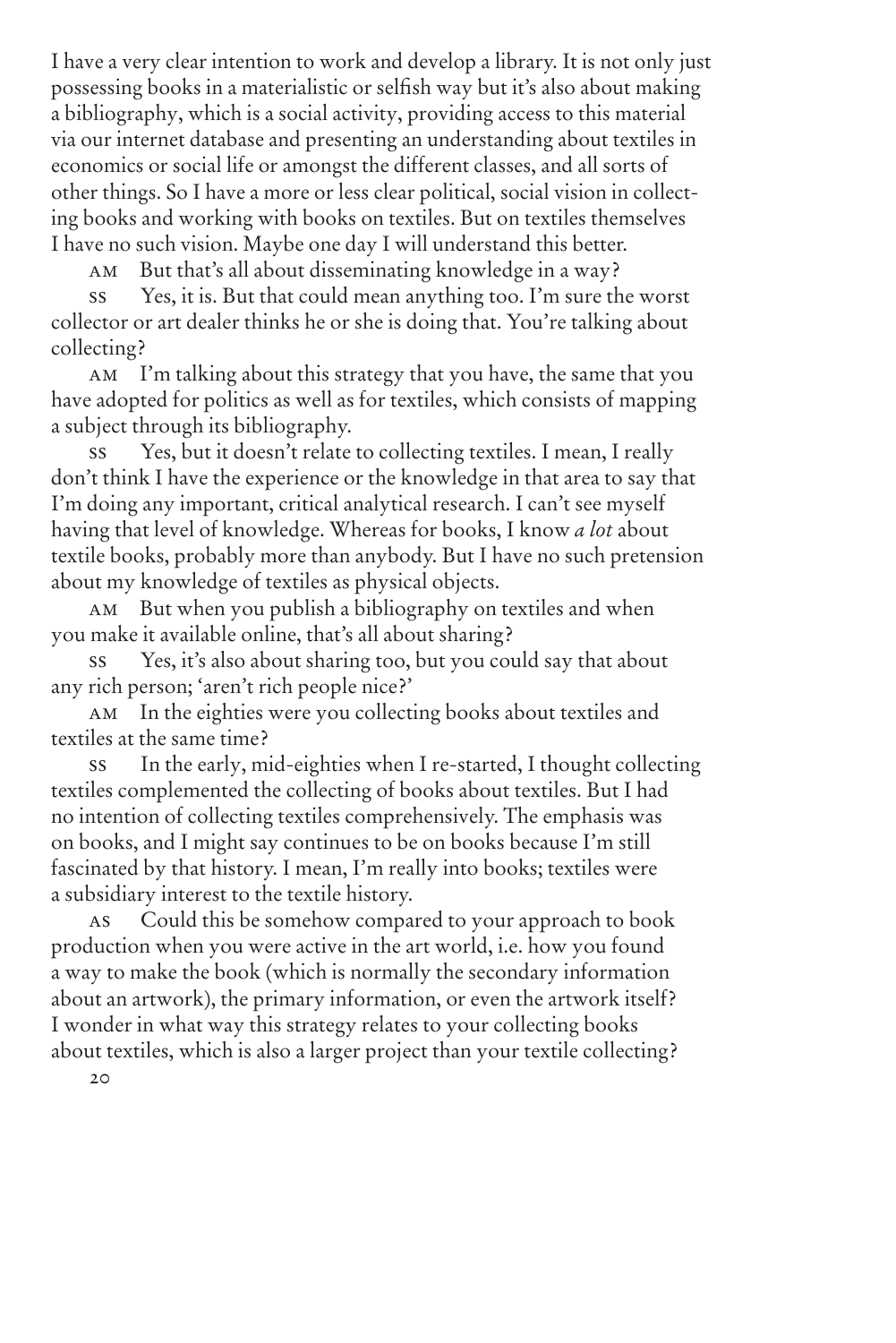ss In the art context at that time the emergence of a new type of art called for a new, different type of presentation, and in *that* sense we are speaking about the book as a primary work; as a primary vehicle for showing art or for communicating art. In the case of my textile research, the bibliography is basically about documenting the history of how the 'West' i.e. Europe or European language civilisations, thought about textiles, from whenever books first started to be produced probably in the early sixteenth century. My job – my self-created job – is to find these books, describe them and to try and put them into relationship with one another. I wouldn't even call it collecting. It's a much different kind of research than just arbitrarily buying or not buying certain textiles.

as Did factors such as the availability of particular kinds of textiles at a certain moment play a role in your approach to textile collecting?

ss Absolutely. I bought certain kinds of silk and velvet textiles, especially Italian, in France because that's what I was seeing. However, there were also many others types of textiles, including Coptic, Islamic and African, etc. Then going to Belgium and looking there, I suddenly got struck by African textiles. Previously I hadn't wanted to get too involved with African textiles, although I recognised their beauty. But then I began to see many of them and said, 'these are great, why don't I get involved with collecting them?', which is what I did, but only on a small scale. Even now, out of 650 items – with exception of the African barkcloths – I don't think the csrot owns twenty woven textiles from Africa. And later, after numerous visits to the Pacific region, I began to look at tapa from Oceania. The range of material has greatly opened up. Also my interests and knowledge is perhaps being pushed to other new areas. Frankly, I don't see many sixteenth or seventeenth century velvets anymore. The CSROT has a very good collection, I must admit. It's probably a good small museum collection. That's what I liked at the time, and I really found them to be extraordinarily beautiful, which I still do. But that's also what I was seeing around me which I could afford, so that's what I bought.

as What kind of pleasure do you take from collecting textiles?

ss Oh, I love it.

as Is it a different kind of pleasure to that of creating a bibliography?

ss It's really difficult to say. There's always the egotistical pleasure of possession.

as A different kind of a possession to owning a book?

ss Yes. I don't know if it's that different really, but it is impressive to have 7,200 volumes on the history of textiles, that's very impressive.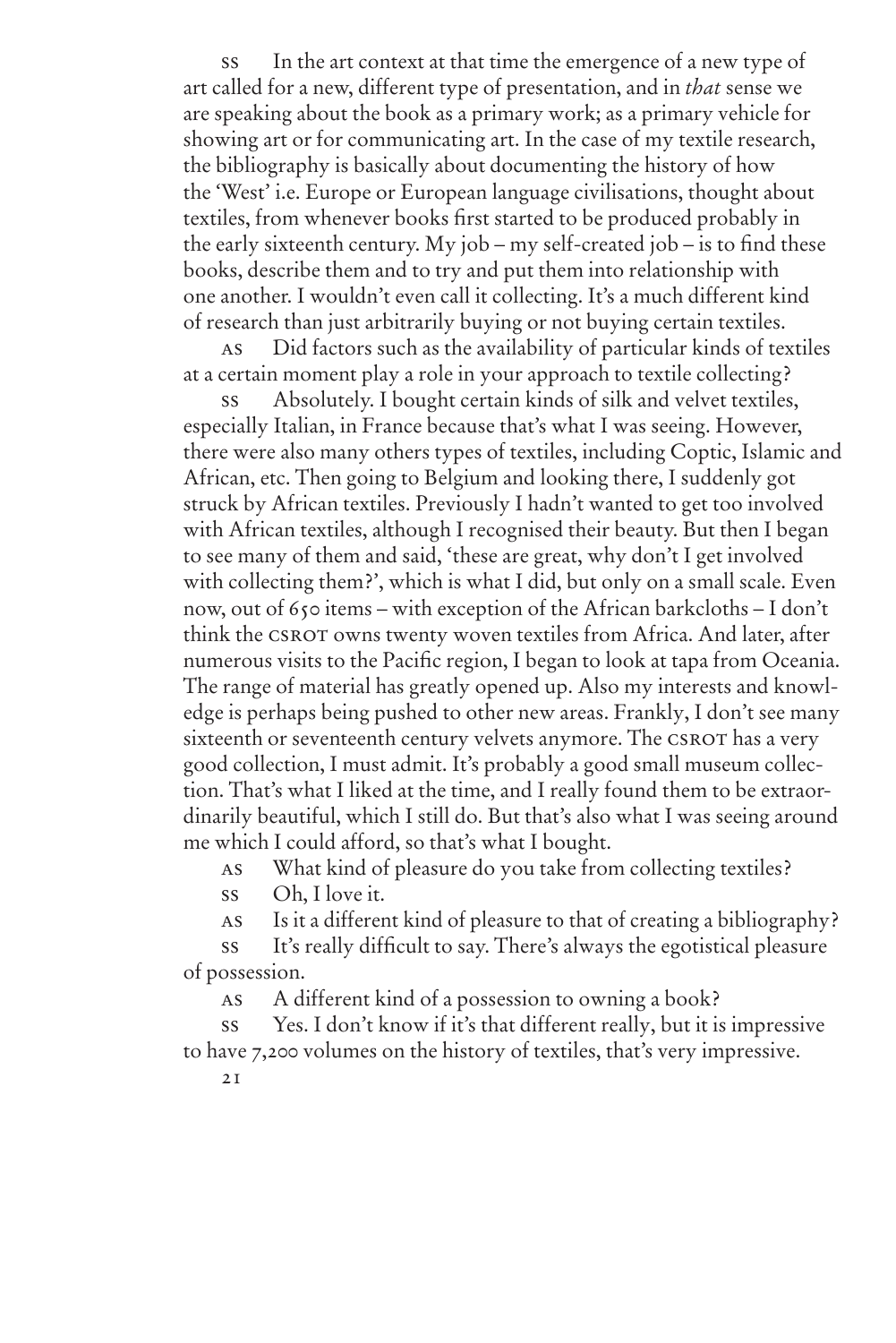But it's also – as Alice pointed out – about sharing this material too. So in other words, these textiles are now coming out from under our beds, our basements and warehouse, and this exhibition provides a means to share them. I'm very happy to do that, but I can't really say that's the purpose of buying textiles; to share all this beauty with the world. It's really a very personal thing. It's different to book sharing, or book information sharing, because with the books I have the impression that I really made a difference to the world of textile literature and how textile history is perceived. With textiles, my intention is not to produce the most important collection in the world even if I had the means.

as So you'd describe it as a private pleasure?

ss Yes, it's just pleasure. I also love the hunt.

as Do you like the barter as well? The negotiation with the dealer?

ss I don't really get excited about bargaining as such. The excitement is finding the object; hopefully with knowledge that is greater than the person who's selling it at a price that is incommensurate with what it is we are buying. Does that happen often? Sometimes yes, sometimes no, but it's not a reason for collecting.

as Did you ever collect art per se? Would you ever have called yourself an art collector?

ss No, I never called myself that. Of course I do have an art collection as you know, a third of which is now at The Museum of Modern Art<sup>5</sup>. But I never went about collecting art. The art that I do have comes from people I worked with very closely for a number of years, much of it in lieu of commission because the artists were very free to go about doing their dealings with other dealers<sup>6</sup>. I never thought to even ask for a commission. In that sense, I do have a collection of works but I never went about making 'a collection'. I mean, there are lots of people whose work I thought highly of but I didn't go and buy from them. It wouldn't have occurred to me to go and buy work from even someone like Sol LeWitt, who I saw frequently. Although I did buy a painting from Ad Reinhardt, but that was my first 'big' deal (and my last one as well), and it was also a lot of money: 750 dollars. It was a pile of money for me and I think a little bit for Ad too. But if you look through the list of works the foundation owns they were from people I worked with, people I had regular contact with. There may have been one or two exceptions. I bought a small work by the painter Neil Williams from Dan Graham for 25 dollars or something, because Dan had even less money than I had at the time, if that was possible. But you couldn't call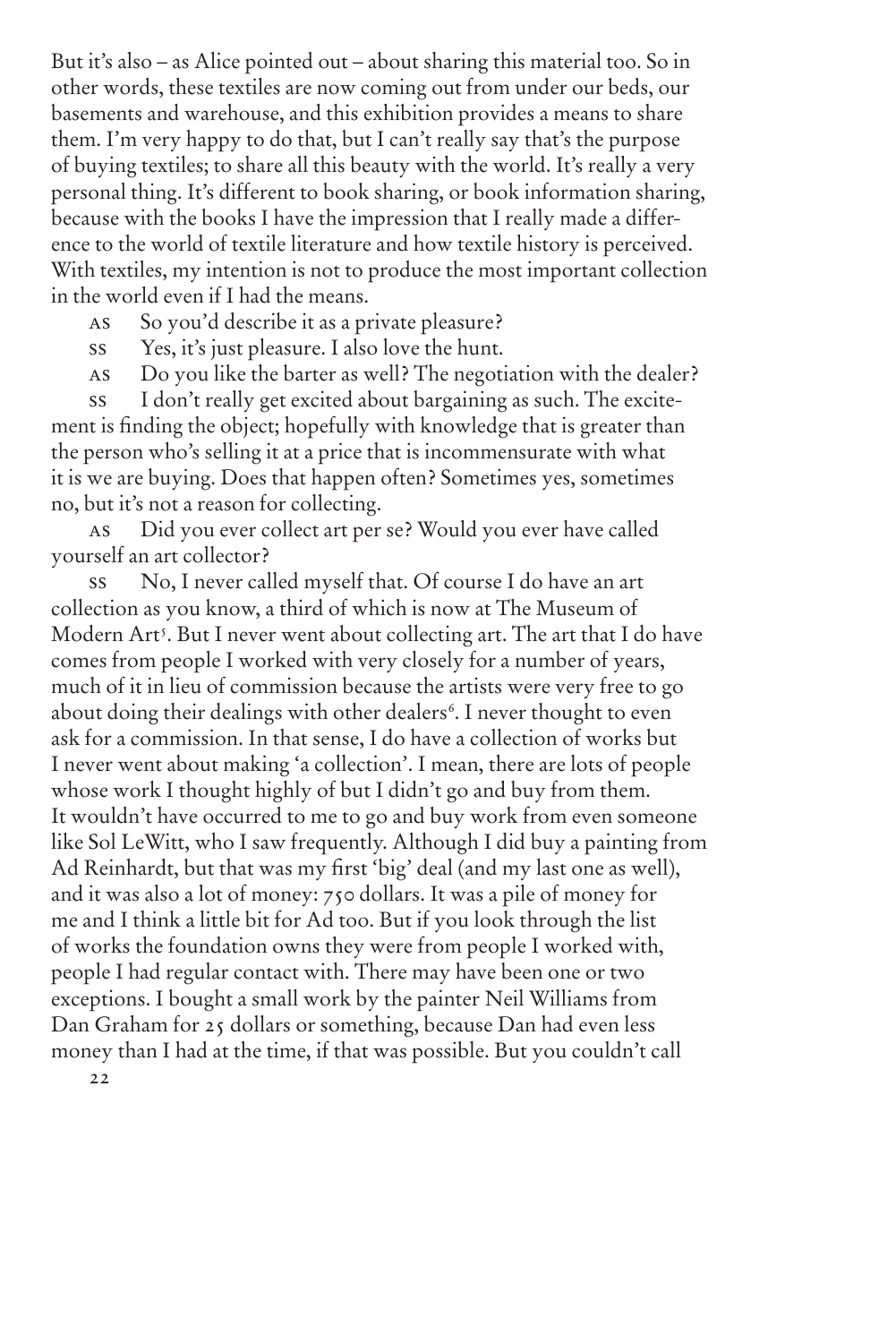that collecting really. The fact that this lack of art collecting many, many years later made the rest of my collecting possible, is a little twist of irony you might say…

as Textiles are more affordable than art in that sense?

ss Yeah, absolutely. You get a better bang for your buck, so to speak; more value for money. But even then I'm not quite so sure if you're buying or speculating on young artists. It's probably just as affordable to buy contemporary art. It's how you want to spend your money, if you have any surplus. Although textiles as a field of collecting has become more appreciated, not just economically, over the last 20 or 30 years, it still remains a very arcane and very specialised kind of interest. In the major museums, textile collections usually have the lowest budget of any department. It's been the most minor of the so-called 'minor' arts. When you look at books of general art and cultural surveys, textiles are always the last chapter, if there *is* any chapter at all.

am Is this because they have a use value in the first place?

ss We can speculate that they were so much thought of as practical things they weren't taken particularly seriously as 'art', and even when they *were* taken seriously it was only because of aspects exterior to their nature. For example, tapestries have been taken seriously because they were attached to kings and queens and castles, and liturgical garments have been taken seriously because of the importance and riches of the church. This is also the case for the increased value of clothing and costume worn by well-known historical figures. I remember a few years ago, the v&a bought an embroidered wedding suit that belonged to James ii, for a six-figure sum, and although it was beautiful, this was only because it was attributed to James' wardrobe.

am Do you think textiles have been taken less seriously than ceramics, for instance?

ss Oh yes, absolutely. Especially when you think that textiles are one of the most ubiquitous craft forms, and how little you really see about them in terms of exhibitions. For example, if you limit yourself to the auction record, I would say that for every textile sale there are probably about 50 ceramics sales. That's the downside in textiles, but it's also the upside in being able to collect them; they don't appear to have this kind of value. They are just bits of cloth. I mean, where else can you buy an antique Coptic or sixteenth century textile for a few hundred dollars or thereabouts? It's only with textiles. With ceramics this is not possible.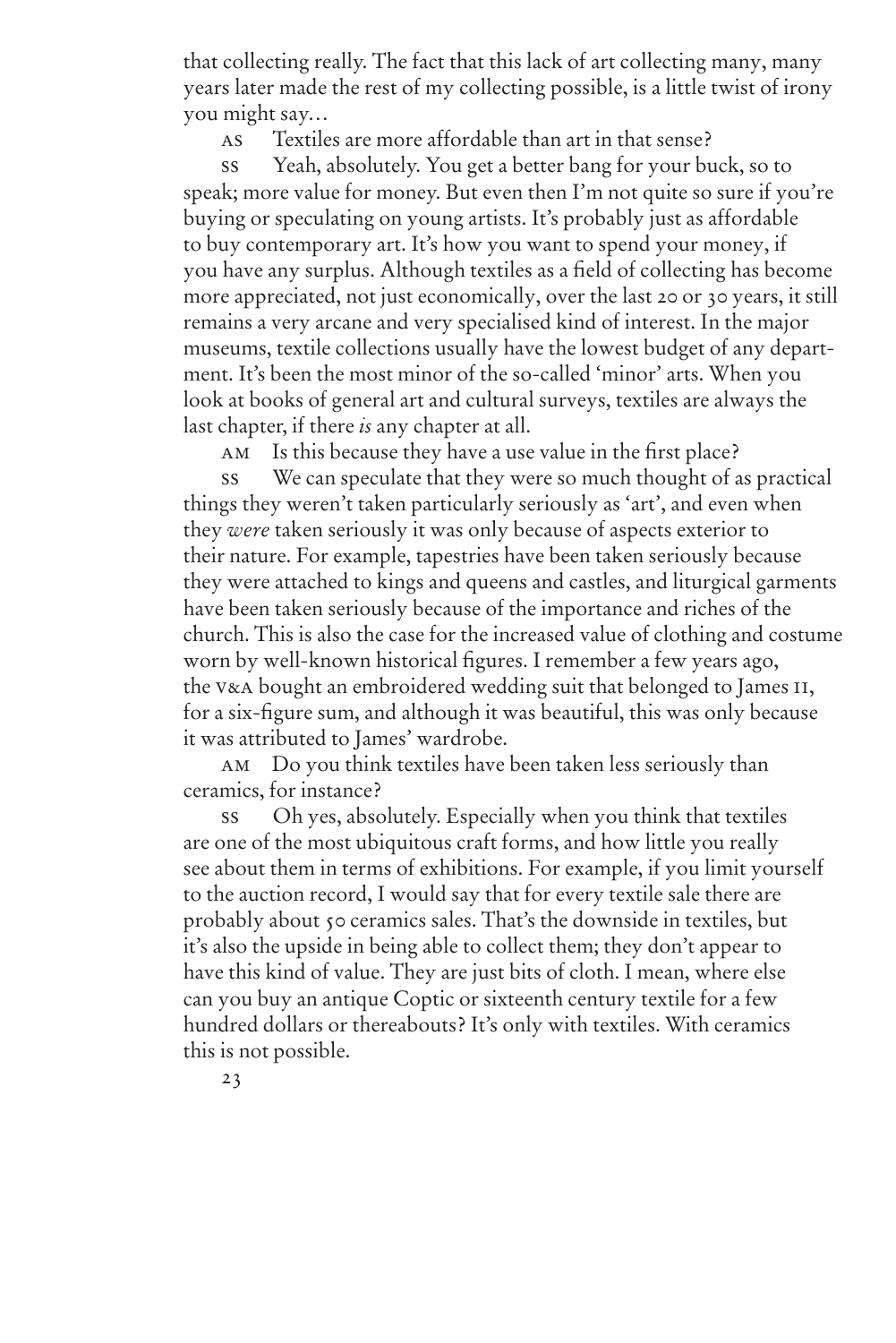am Do criteria such as rarity play a role in your acquisition of a textile or what is the balance between your taste and the fact that you are trying to assemble a collection which has historical pertinence?

ss I'm not too sure that I'm trying to assemble a collection that has some kind of pertinence, or what that pertinence could possibly be.

- as Can you name a favourite item or two in your collection?
- ss Yes, I think so…
- AM With their SST numbers<sup>7</sup>, please!

ss Recently I bought a Fatimid textile<sup>8</sup>, which is quite unusual, at least for me. It's from a well-known family of textiles but one rarely sees them. I bought it over the web from a Japanese dealer who I'd never even heard of; I took a wild risk. Some of the velvets I also find extraordinarily beautiful. Because these things were bought 20 or 30 years ago, I barely remember them in detail, but if you show me a list, I would go 'wow; that's fantastic!' Some of the Turkish towels, or table covers are extraordinarily beautiful even though they are probably from the fifties or thereabouts. Several of those would be top of the pops.

am Will this exhibition be the first time you will really be able to see all your silks and velvets altogether?

ss Not all, but certainly an important part. Normally they get looked at for just a few days, mostly because I'm too busy to put them away. I put them out on the floor and hope someone doesn't spill coffee or a mouse doesn't run across them, and then I roll them up in acid-free paper to protect them and put them away, and that's about it.

am Did you ever buy something you didn't like but thought it would be important for your collection?

ss Good question. I can't really say that I ever did. As the cat said: 'I never met a mouse I didn't like', I don't really think I ever bought a textile that I didn't like but felt was valuable and should be acquired. Because building a collection of textiles is not – and I've said this on several occasions – like building a library of books or a bibliography of books, in the sense that you certainly don't know all the history of textile books but you know something could fill a missing area, even if you've never seen the book, or it's totally new to you. Whereas with textiles there's an endless amount, so there's no way you can have all the velvets, or all the brocades, or all the printed textiles from a particular period; it's absolutely impossible to do that. So comprehensiveness is a futile thing.

am That's why your book collection and textile collection are complementary?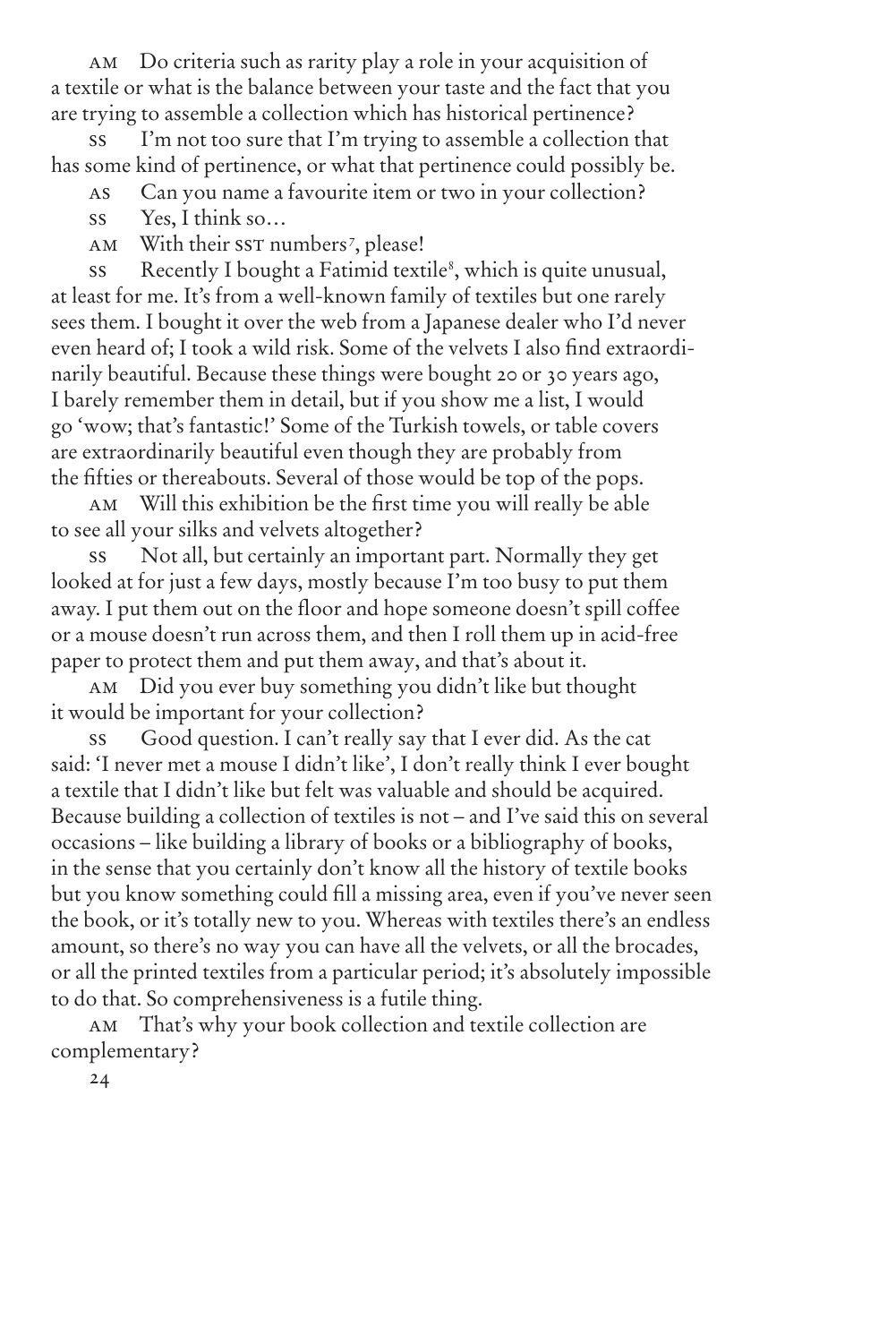ss Yes, definitely. I can probably say that our book collection has most of the major literature in the history of textiles since 1800. There are probably a few I know, a few that come to mind, which I don't have and I've never even seen for sale and probably if I did they would be outrageously priced. But it's a finite number. Because literature has been picked over, looked at and has been referenced in exhibitions and other bibliographies. But with textiles there is no way you can say you can have every type or every colour of velvet produced, say, in Florence in the sixteenth century. Every textile is unique, unlike most printed books.

am We'd like to ask you some questions about the exhibition itself now. It seems to me that you are distancing yourself from curatorial decisions about it.

ss But that's a position that I used in the art world too. Little by little, over my life in the art world, I gave up curating or making certain kinds of decisions, called 'quality decisions': Who's better than this? Who's more important than this? This was a conscious decision I made; to create a sort of framework and then have other people make decisions, or choosing critics to choose artists, etc. Little by little, I tried to remove myself from the 'quality question' in art.

as There's an interesting problem with the exhibition at Raven Row in relation to the comments you make in your introduction to the bibliography9 . The exhibition orders your textile collection in a way that reflects the problems you describe with the literature of textiles. The exhibition will be divided into silks and textiles of the European rich and the church, archaeological textiles, and ethnographic textiles, these being something you are conscious of as a very biased categorisation based just on what has been preserved.

ss Is there another way to do it? I don't know. Perhaps by displaying an arbitrary mix of textiles by size or colour? In trying to build a textile collection I've never thought about how it could possibly be shown. It was and is a private pleasure. I'm not really focused so much on the presentation of textiles, although it is a very real practical problem.

am So your ultimate goal in buying them was not necessarily to show them?

ss No, it wasn't to show them. Marja<sup>10</sup> and I had talked about the fantasy of, at some point, opening a small private museum. Yes, we kind of had the means to do it but it would be like a rock tied around our legs; we'd never be able to go anywhere. After my initial experience in the art world I was really not ready to be a shopkeeper, whether you call it a museum or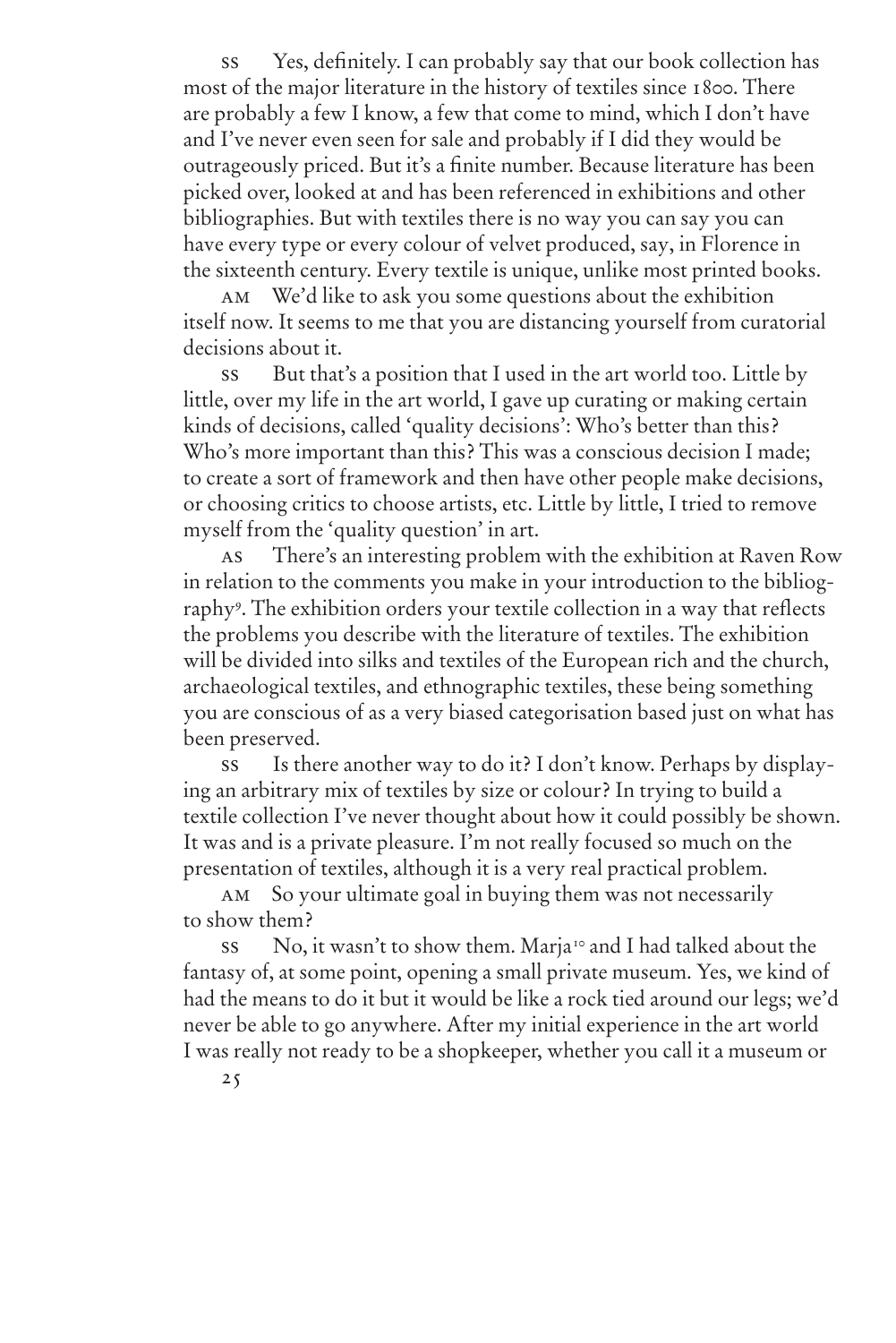an art gallery. So it never occurred to me that one day I would show these things, or that if I did maybe my kids would have to worry about it if they wanted. Maybe an institution would take it and run with it. But the fun is definitely the hunt and the learning experience too, I must say.

am But still, you are provisional caretaker of these textiles? *You* have to take care of them whether you like it or not.

ss But I try to do that within my means and within my knowledge. In practical terms we've lost remarkably few textiles; in fact mostly feather hats to moths; there's been at least two eaten. Moths really love feathers. And you know, I was really mad because one of them was a real favourite. Of course they became even more of a favourite once they were ruined.

am But would you like to donate them to a museum?

ss Yes. This is definitely my intention, as it is with our other collections.

am So, ideally, which institution?

ss I have no idea.

am Where? A big museum, or a new museum?

ss Where? Maybe in the Far East: Japan or China. What about that? I have no idea; we'll just have to wait until someone walks in the door. But I'm not going to spend too much time worrying about this. The csrot does have the means to be able to conserve and keep them and to continue to catalogue then, so it's not like there is a situation where the foundation has to get rid of the collection. This is true of all the collections. The foundation will just keep going on until I'm dead, or until I lose interest, which is highly unlikely. We'll just see what happens. But you're doing the exhibition and that will bring some attention to it; people will think about it.

am Given the fact that people don't know so much about this activity of yours, although this is what you are devoting so much time to, are you excited that people will get to know this part of your activities, which has so far remained remote and quiet?

ss Yes, absolutely, you wouldn't go to all this trouble. I wouldn't and you certainly wouldn't. We wouldn't be doing it if it weren't for the excitement of being able to show them and to share them. But it's not my intention to say 'anybody want a textile collection for free?' There are also certain conditions if the foundation were to give it away: developing it, cataloguing it extensively, making acquisitions, keeping it open for the public where there's a study collection. So there are five or six criteria all of which can be discussed. Many years ago the Bibliothèque nationale de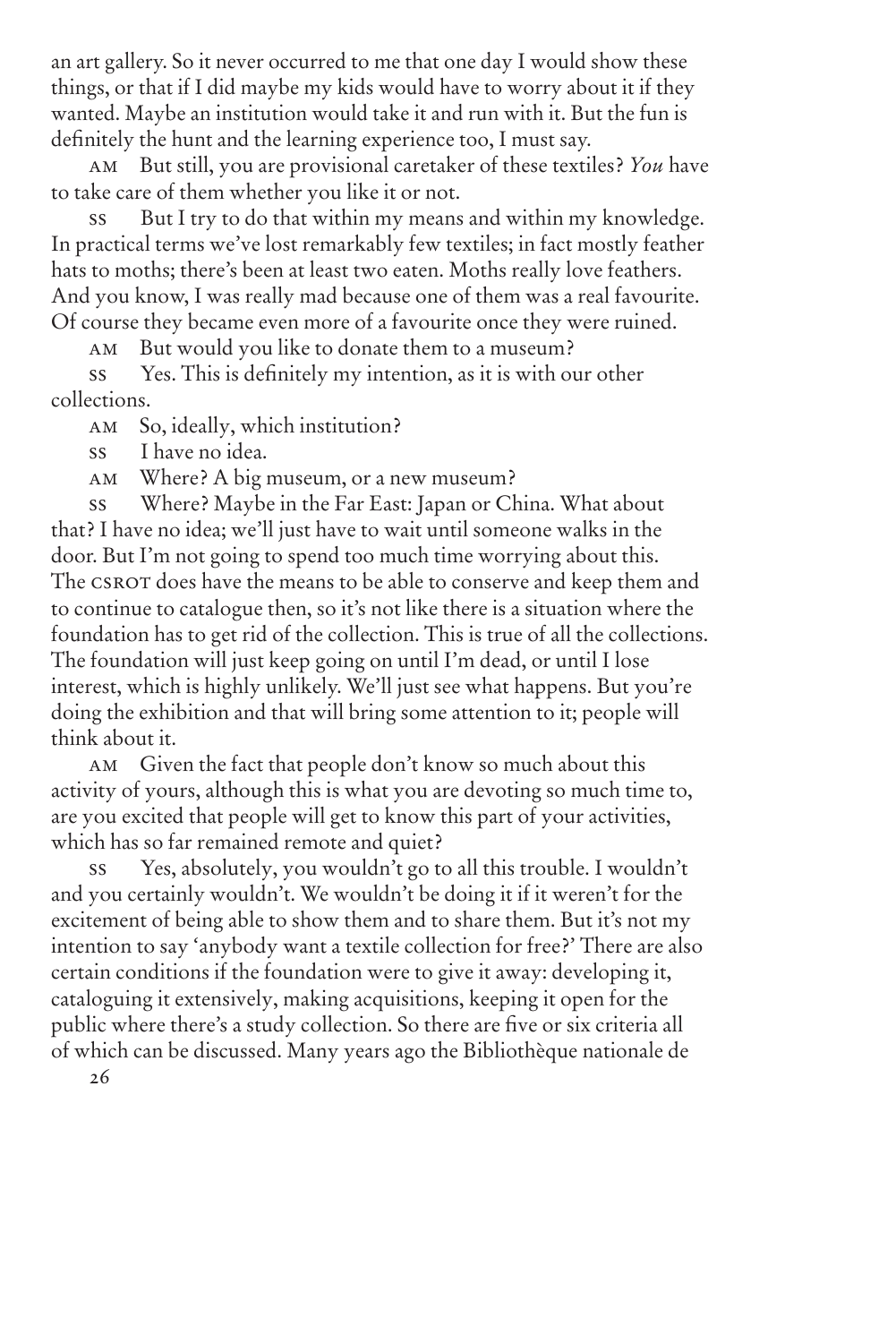France wanted the political media library, but all they were going to do was put it in the basement and wait until some day, when someone would catalogue it and make it available. So I kept it and later gave it instead to the International Institute of Social History in Amsterdam, because they agreed to catalogue it, and to provide access to it, and that's ok with me. I'd be a little more demanding about a textile collection or a library of our books on textiles.

am I have a final question. Just out of curiosity, if you give your collection of textiles to a museum, would you like the books to be kept at the same place?

ss Although they are interconnected, they are two independent things. The problem with the books is that there would be many duplicates for any existing major library. There might be a 40 percent overlap, so if they are gifted 7,000 books, and they have 3,000 of them already, then what's the point? They would just take what they want and give the rest away. The other alternative is to find an institution that is just starting up, has a small decorative arts library, and wants to have the major textile library as a part of it. So far I have not made any effort to offload it, but I say very clearly on the website of the Stichting Egress Foundation that I would be very happy to do that. But like the textile collection, there would have to be some serious commitment to keep it going, to catalogue it and to keep it online, etc. It would have to involve a continuation of the project.

- am Great, thank you so much.
- as Shall we say now that we stop? Thank you so much.
- ss That's it? I was just getting warmed up…

*Interview conducted by Alice Motard and Alex Sainsbury, London, 28 November 2011*